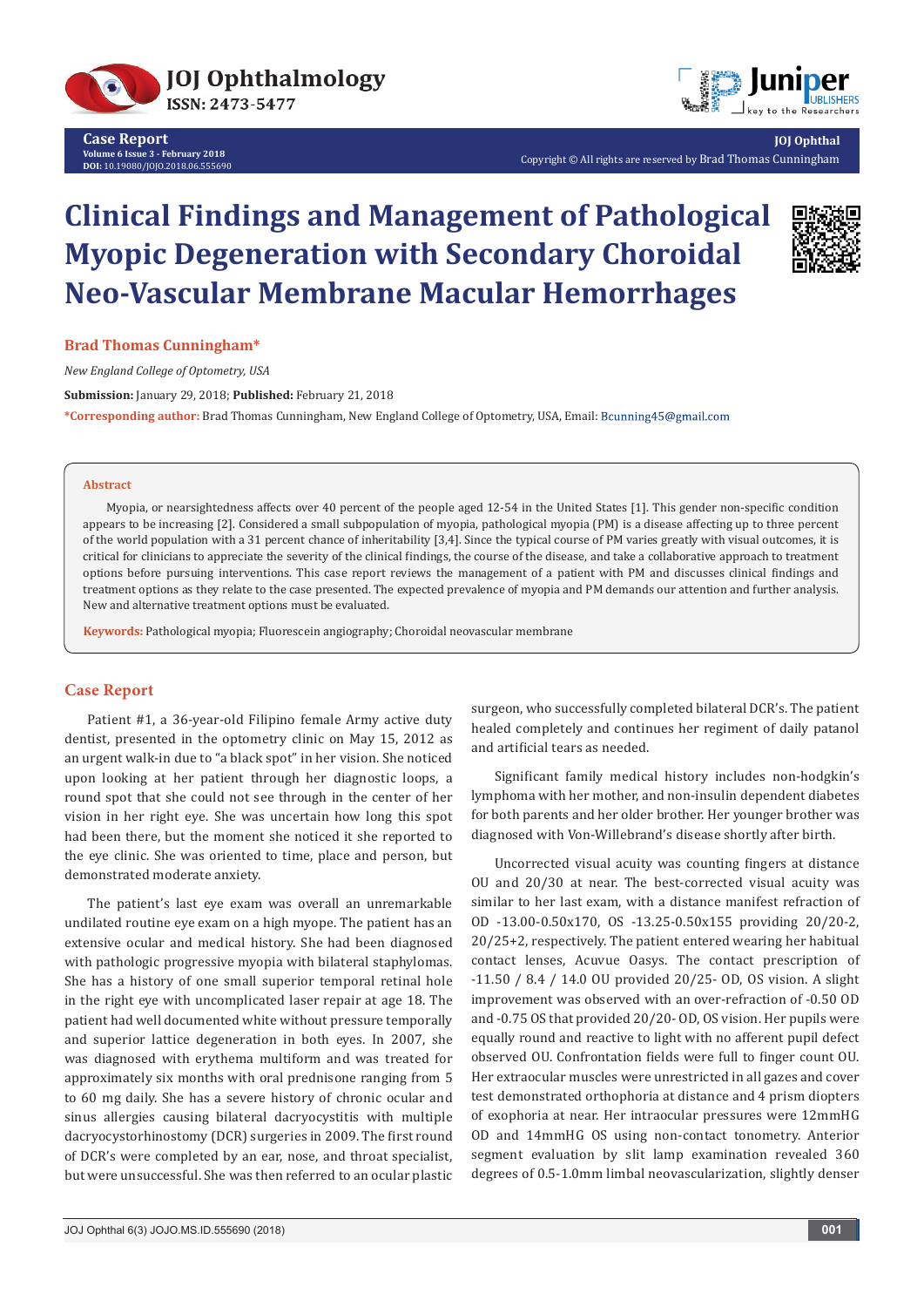# **JOJ Ophthalmology**

inferiorly OU. In addition, the palpebral conjunctiva revealed multiple scattered retention cysts and concretions with mild giant papillary conjunctivitis OU. She exhibited a healthy and even tear film OU, clear lashes, and enlarged puncta OD>OS due to prior DCR procedures. She exhibited clear center and intact corneas OU; irides were brown OU; anterior chamber appeared clear without cells or flare and the estimate of the anterior chamber was 4x4 with VonHerrick technique.



**Figure 1:** OD fundus photo.



The patient was dilated using one drop of Proparicaine, one drop 1% Tropicamide and 2.5% phenylephrine OU. After dilation, an evaluation of the posterior segment by slit lamp with 90D lens and by Binocular Indirect Ophthalmoscope with 20D lens revealed clear lenses OU; slightly tilted myopic optic nerves with 0.30 cup-to-disc ratio OU with bilateral staphylomas with extensive peripapillary atrophy OU temporally. Extending from

the temporal edge of the right staphyloma were small white multifocal lesions to the temporal fovea in a circinate pattern surrounding a ½ disc diameter (DD) dark reddish round lesion appearing to be anterior to the macula. No foveal reflex was observed OU and it was difficult to determine if the lesion was raised or sunken. The left macula appeared flat and thin but otherwise within normal limits (WNL). At approximately 10:00 clock hours OD in the peripheral retina, an operculated small round laser treated hole was observed. Otherwise, the tigroid appearing fundus and peripheral retina was flat and intact with no other significant pathology noted OU (Figures 1 & 2).

The differential diagnoses considered include:

- a) Macular hole
- b) Macular hemorrhage
- c) Myopic macular degeneration
- d) Posterior staphyloma progression
- e) Pigmented epithelial detachment (PED)
- f) Idiopathic central serous chorioretinopathy (ICSC)

i. A macular hole will vary in visual acuity depending on the thickness of the hole. According to Wills Eye Manual, 90% of macular holes are unilateral and typically present as round, red circular areas in the center of the macula. They are three times more likely in women and usually occurs in sixth to eighth decade [6].

A macular hemorrhage may occur from choroidal or retinal vessel abnormalities. Typically, they result from choroidal neovascular membrane (CNV) secondary to agerelated macular degeneration or other conditions related to CNV like myopia, trauma, ocular histoplasmosis and angioid streaks [6].

iii. Myopic macular degeneration is a generalized diagnosis and disease process that may include a multitude of findings such as lacquer cracks, CNV and macular hemorrhage [6].

iv. Posterior staphylomas are a bilateral presentation with the patient. Continued myopic degeneration may complicate the already thin sclera and enable the aforementioned CNV and/or macular hemorrhage [6].

v. Detachment of the retinal pigmented epithelium, or pigmented epithelial detachment may provide a similar distinct, round appearance but is usually associated with an underlying pathology such as age-related macular degeneration (AMD), CNV or idiopathic central serous chorioretinopathy [6].

vi. Idiopathic central serous chorioretinopathy (ICSC) is a sensory retinal detachment from serous fluid in the macular area due to possible RPE and choriocapillaris dysfunction as well as choroidal ischemia and venous congestion. This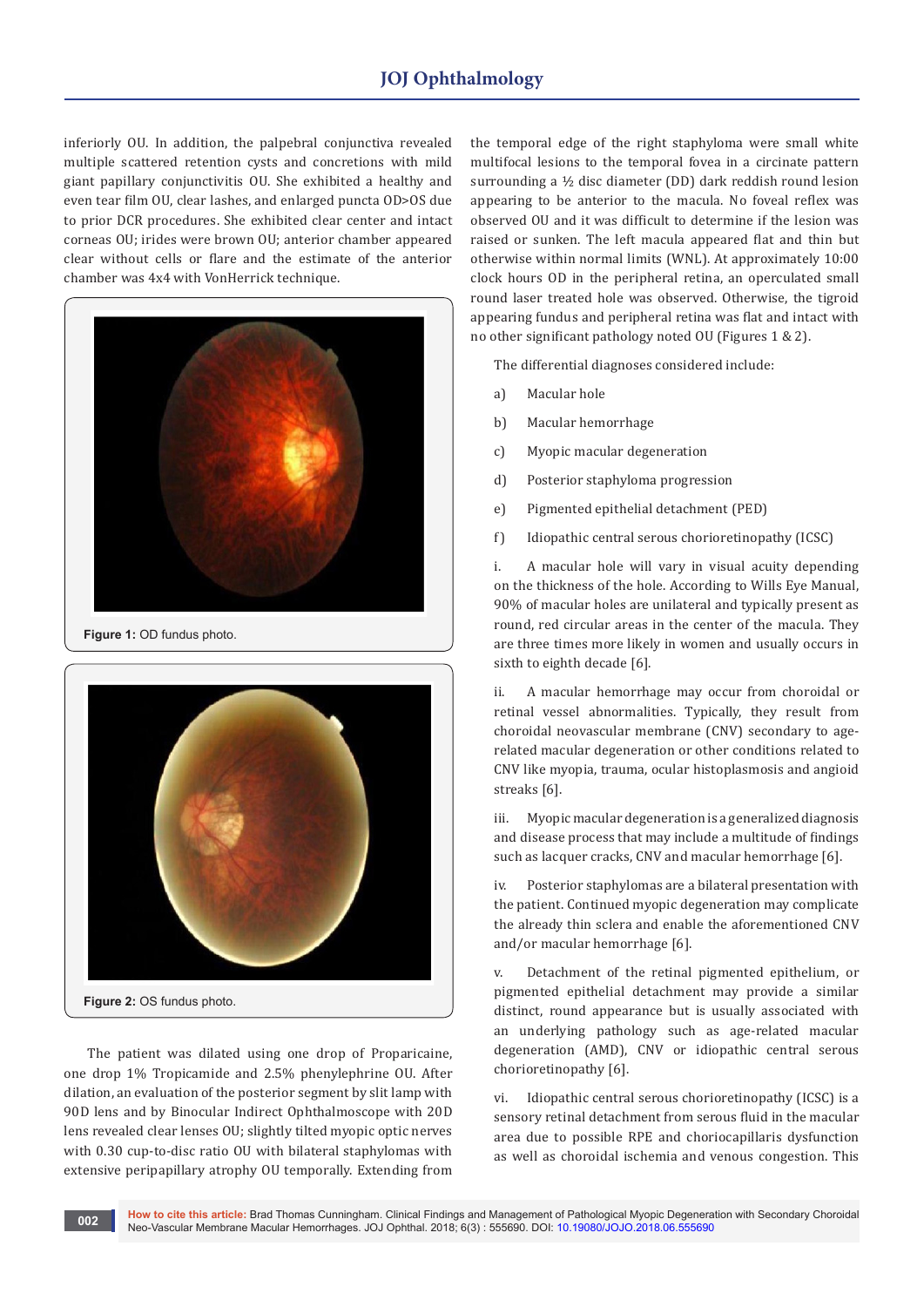disease usually affects young men with type-A personalities that are experiencing stressful events [6].

Ocular coherence tomography (OCT) macular thickness studies demonstrated no significant maculopathy OS and an intact, raised, superior right macular lesion. A horizontal line scan (5-line raster) through the lesion showed thin subretinal fluid with no apparent CNV or break in Bruch's membrane. Unfortunately, the distinction of a CNV from the overlying subretinal hemorrhage blurred the view. There was no evidence

of a macular hole, PED, or ICSC. Therefore, the patient was diagnosed with a macular hemorrhage and was emergently referred to a retinal specialist for evaluation, fluorescein angiography, and possibly anti-vascular endothelial growth factor (VEGF) treatment.

## **Retinal Specialty Visit #1**

Same day evaluation was coordinated with a local retinal specialist who conducted Macula Thickness OCT studies (Figure 3).



According to the study above, there was a large temporal subretinal hemorrhage abutting the temporal edge of the fovea OD only. The OS macula did not exhibit any signs of hemorrhage, leaking, or CNV. The central thickness OD was 316um and OS was 321um. The study appeared well centered and reliable.

Fluorescein Angiography (FA) was also completed and revealed results consistent with subretinal hemorrhage OD. The Cirrus OCT's, FA, and fundus photos demonstrated evidence of treatable subretinal leakage. Although it was not well circumscribed, it is evident that there were abnormal blood vessels under the retina that were leaking. Consequently, intravitreal anti-VEGF therapy was recommended. The patient was advised of the risks associated with intravitreal injections which include, but are not limited to infection, bleeding, and retinal detachment. The medication, Avastin was offered and

it was discussed with the patient that although it is considered "off-label" and currently not approved by the FDA for retinal treatment, it has been well studied and approved for treatment of other retinal conditions. She was told of the risk factors to include when given by vein, stroke, hypertension and cardiac complications. She was also told toxicity to the eye is uncertain and long term effects are unknown, and the medication was prepared by a local compounding pharmacy, not by a large pharmaceutical firm. Using a betadine preparation and subconjunctival lidocaine, the right eye was injected with Avastin through the pars plana without any observed complications.

# **Retinal Specialty Visit #2**

The patient returned to follow up on the next day on May 16, 2012. She denied any pain or significant change to her vision. She reported the same spot in her right center vision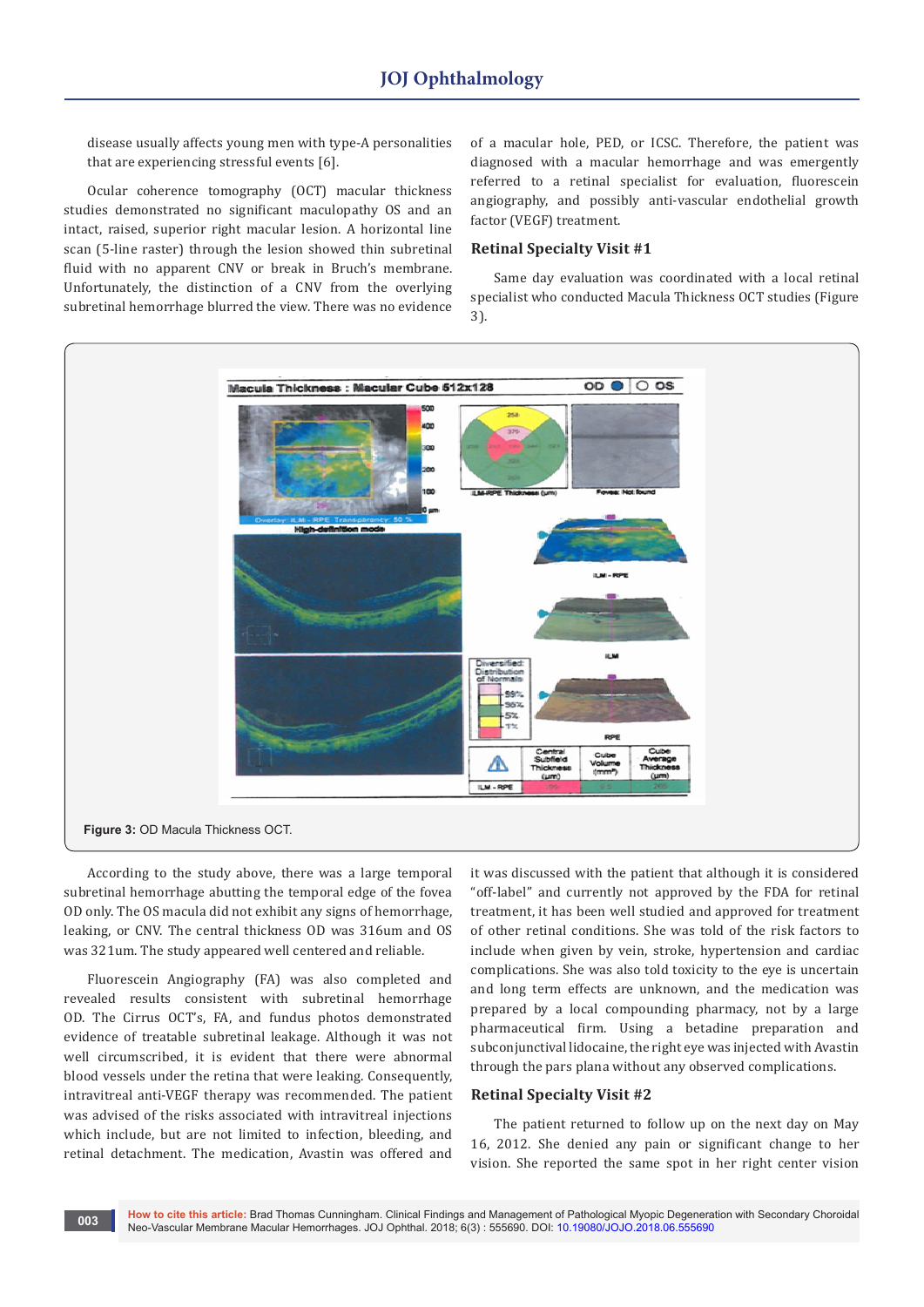but believed it was not as prominent and felt it was slightly diminished. Entering distance acuities with her contact lenses were 20/25+1 OD and 20/20 OS. Amsler grid testing showed a two-square central spot that was faded with a newly noticed red hue OD only. Her intraocular pressure was measured at 12mmHG OD and OS using non-contact tonometry. Slit lamp examination remained unchanged OU. Mid-dilated fundus assessment remained unchanged OU.

The patient was counseled on the expectations of recovery and positive reinforcement was provided. She was instructed to return to again in four weeks for a follow up and continue to monitor vision at home with Amsler grid testing. She was instructed to return sooner if needed.

#### **Retinal Specialty Visit #3**

On June 5, 2012, the patient returned for a one-month followup of the right eye subretinal hemorrhage. She complained of a continued spot in the right central vision for approximately one month. No flashes of light, pain, or trauma were noted. Occasional floaters in both eyes were observed. With glasses, her corrected

visual acuity was 20/20-2 OD and OS. Her intraocular pressure was measured at 16mmHG OD and 14mmHG OS using noncontact tonometry. Her confrontational fields, ocular motility and muscle balance were full OU. Anterior slit lamp examination remained unchanged OU.

The Cirrus macular OCT demonstrated evidence of recovering treatable subretinal OD macular leakage. The central thickness OD was 272um and OS was 275um. It is evident that there was a break in Bruch's membrane OD with a likely CNV (Figure 4).

Consequently, intravitreal anti-VEGF therapy was recommended again. The patient was advised of the risks associated with intravitreal injections and a second Avastin injection was provided in the right eye only. The left eye appeared to be uninvolved. The patient was counseled on the expectations of recovery and positive reinforcement was provided. She was instructed to return to again in four weeks for follow up and continue to monitor vision at home with Amsler grid testing and may return sooner if needed.



#### **Retinal Specialty Visit #4**

The patient returned for a re-evaluation of the right eye subretinal hemorrhage on July 19, 2012. She complained of the continued spot in the right central vision for approximately

two months. No flashes of light, pain, or trauma were noted. Occasional floaters in both eyes were observed. With glasses, her corrected visual acuity was 20/20-2 OD and OS. Her intraocular pressure was measured at 17mmHG OD and 15mmHG OS using non-contact tonometry and blood pressure was measured to be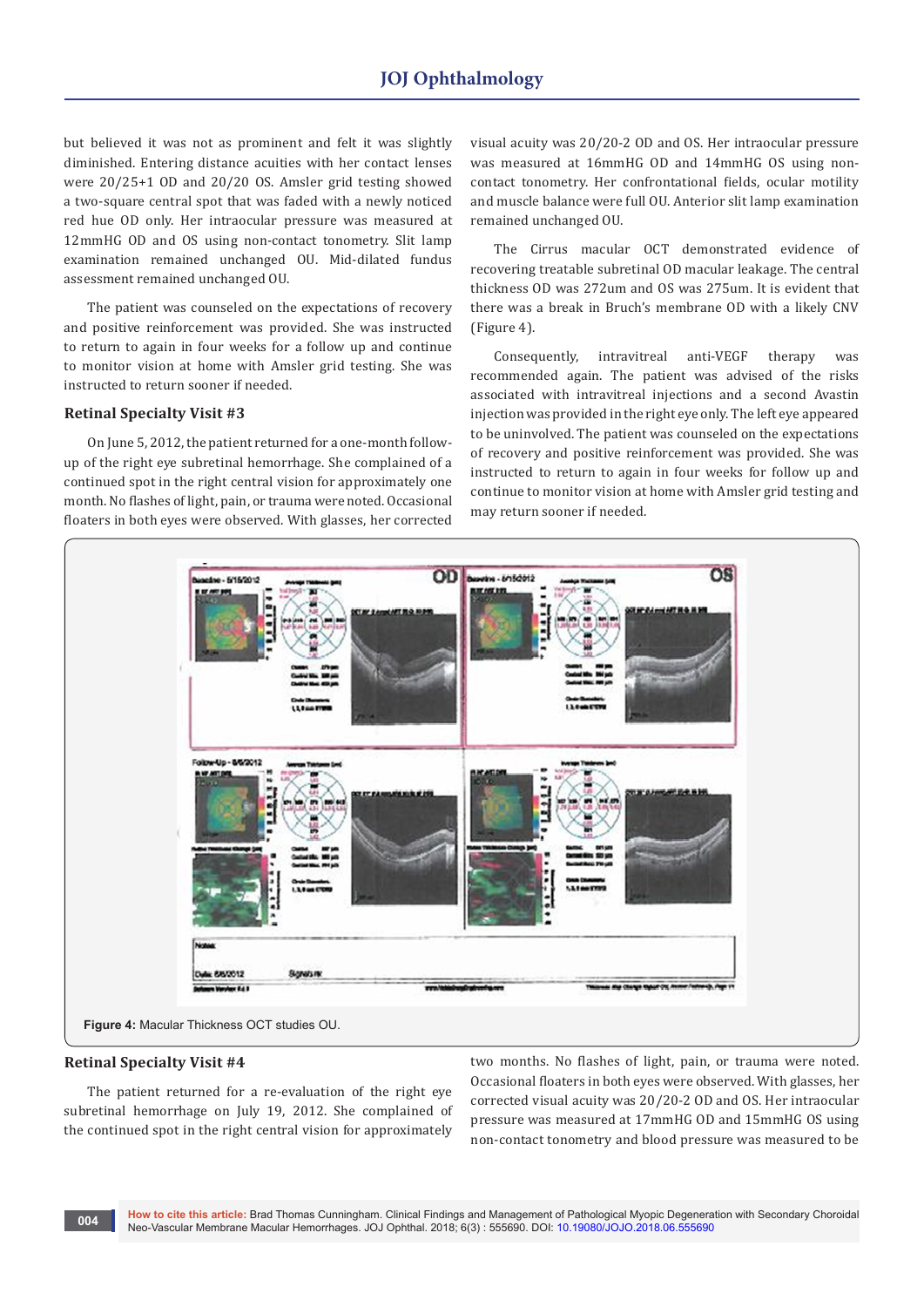114/70. Her confrontational fields, ocular motility and muscle balance were full OU. Anterior slit lamp examination remained unchanged OU.

There was a small area of hemorrhage just abutting the fovea without any significant retinal thickening, intact mid-periphery and in the far periphery OD there is a well-treated retinal break temporally with mature chorioretinal scarring 360 degrees, operculated in nature. Upon examination, the left macula also demonstrated a small subretinal hemorrhage. No peripheral pathology was seen. A small punctate area of hemorrhage just abutting the fovea was observed. The central thickness OD was 379um and OS was 409um (Figure 5) Comparative analysis was completed and showed a marked improvement of the right macula and a significant worsening of the left macula. The study appeared well centered and reliable.



Fluorescein Angiography (FA) was also completed and revealed results consistent with subretinal hemorrhage OU. The FA completed is shown below (Figure 6).

Early phase FA choroidal flush or pre-arterial phase demonstrated thinned RPE and presumed CNV OU caused an early leakage of dye. Both eyes (Figure 6A & 6G) demonstrate peripapillary absence of pigment epithelium. Later, hypofluorescence (Figure 6B & 6H) was observed just prior to the arterial phase from the subretinal hemorrhages. During the arterial phase (Figure 6C & 6I), the hypofluorescence is seen in multiple areas of the right posterior pole and one area in the left macula. Although no neo-vascular network can be clearly distinguished in the FA pictured above, the clinical presentation

appeared classically consistent with bilateral CNV secondary to PM.

The Cirrus OCT's and FA demonstrated evidence of treatable subretinal leakage. It is evident that there are abnormal blood vessels under the retina that are leaking OU. Consequently, intravitreal anti-VEGF therapy was completed OU. The patient was advised of the risks associated with intravitreal injections.

The patient was counseled on the expectations of recovery and positive reinforcement was provided. She was instructed to return to again in four weeks for follow up and continue to monitor vision at home with Amsler grid testing and may return sooner if needed.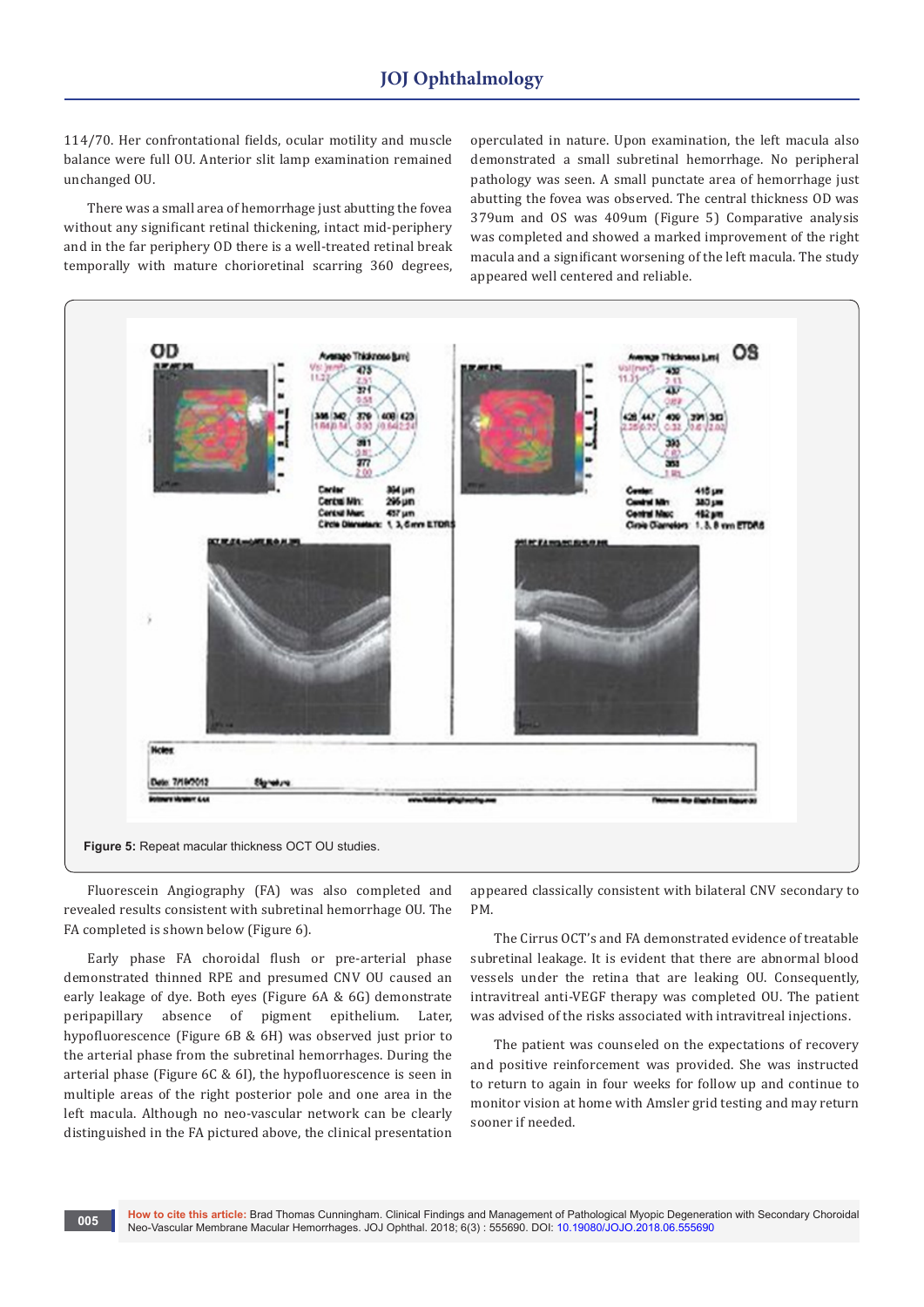# **JOJ Ophthalmology**



#### **Retinal Specialty Visit #5**

On August 10, 2012, the patient returned for evaluation of bilateral subretinal hemorrhages from CNV's, likely secondary to underlying myopia. The patient had no entering complaints of spots, flashes of light, pain, or trauma. Occasional floaters in both eyes were observed. With glasses, her corrected visual acuity was 20/20-2 OD and OS. Anterior slit lamp examination remained unchanged OU. The posterior pole of the right eye demonstrated a good foveal depression and no hemorrhage. The left eye also demonstrated resolution of the prior observed small punctate area hemorrhage.

Although excellent treatment response was observed OU, intravitreal Avastin therapy was completed in the right eye only. The patient was counseled on the expectations of recovery and positive reinforcement was provided. She was instructed to return in two months for follow up and continue to monitor vision at home with Amsler grid testing and may return sooner if needed.

Subsequent retinal specialty and optometry follow-ups were completed for the next four years. A compilation of Cirrus OCT measurements is demonstrated below in the discussion.

# **Discussion**

Pathologic myopia (PM) is a progressive, irreversible disease thought to be related to axial elongation from biomechanical forces of the eye throughout life causing variable weakening and thinning to the retina, choroid, and sclera [1,3]. Although the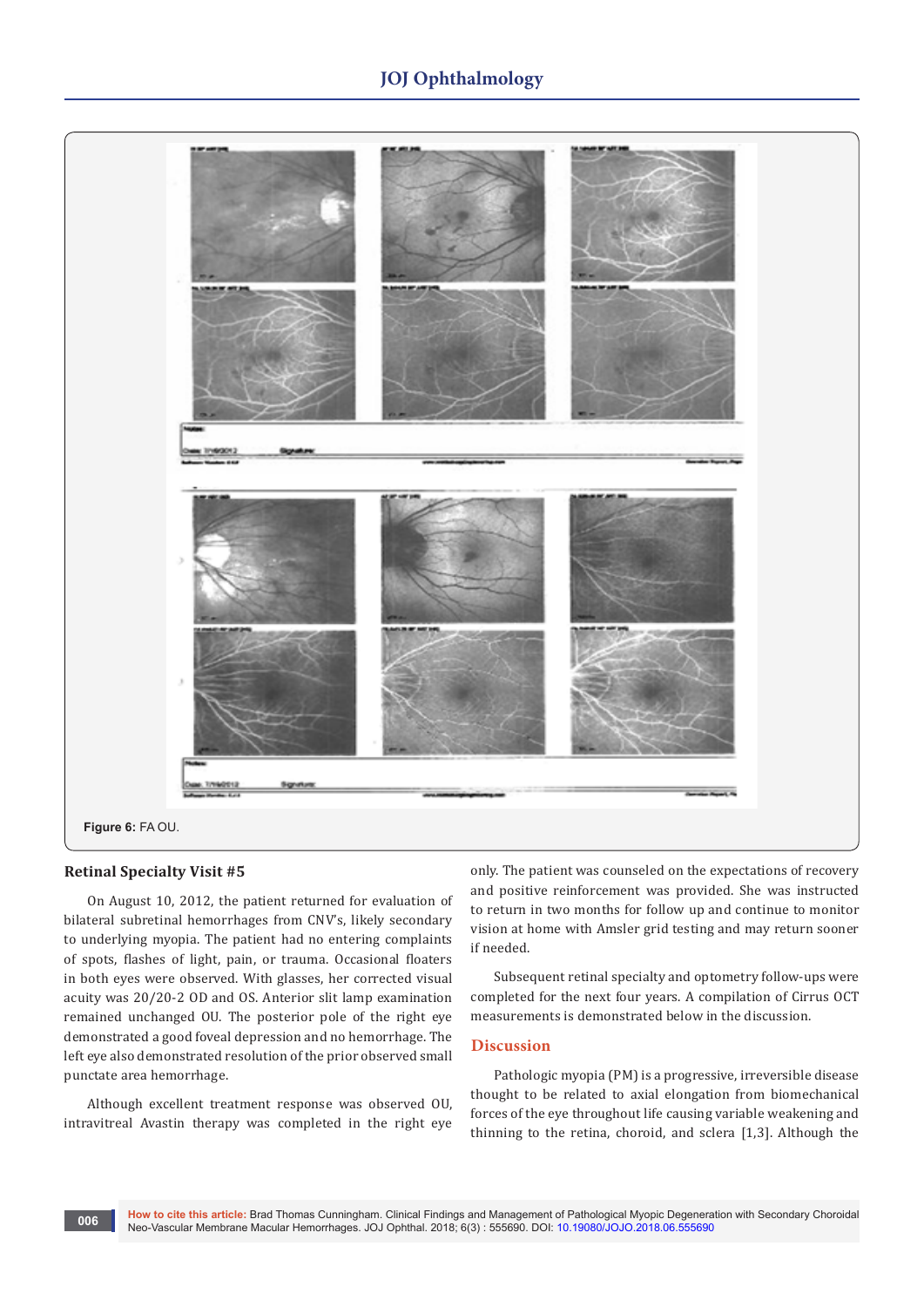pathogenesis of myopia is still being highly studied, high myopia is exemplified by one's refractive error of at least -6.00 or an axial length of 26.5mm or more [3].

The prevalence of PM has been calculated to be at 3% worldwide with the complication of CNV occurring in approximately 10% of myopic patients [3,12]. PM is one of the leading causes of visual disability in the world from 20-50 years of age [12]. Meta-analysis of the prevalence of myopia predicted 50% of the world's population will suffer from myopia and 10% will suffer from high myopia by the year 2050.5

PM has been associated with certain systemic conditions such as Down's Syndrome, Ocular Albinism, Infantile Glaucoma, Marfan's Syndrome, Retinopathy of Prematurity, Ehler's-Danlos Syndrome, low birth weight, and maternal alcoholism [9,10,12]. Interestingly, the patient in this case study did not fit into any of these diseases, but did have ocular characteristics. From fundus examination, changes associated with PM include straightened and stretched retinal vessels, temporal peripapillary atrophy (PPA), optic disc tilting, geographic atrophy of the retinal pigment epithelium and choroid, subretinal hemorrhage, CNV, lacquer cracks, and posterior staphylomas [10-12]. Another study has suggested that estrogen may play an important role in CNV development finding the estrogen receptor in 67% myopic CNV [12]. The patient is female and did have pathognomonic staphylomas, or thinning of the posterior portion of the eye.

Prior to anti-vascular endothelial growth hormone (VEGF) and new treatments, 50% of patients with staphylomas in both eyes would be legally blind by the age of sixty.10-12 The introduction of anti-VEGF vitreal injections are a game-changer for clinicians to combat PM and wet ARMD complications. It is debatable to discuss this PM case as a variant form of ARMD. Regardless, these two separate diseases have produced the same CNV result and pose the same risk factors and require the same treatment.

Photo-thermal laser ablation of CNV's used to be the first line treatment. This therapy had a high rate of recurrence and the photo-coagulated retinal scars tended to increase over time and would eventually put the fovea and severely reduced visual acuity at risk [13]. This thermal laser was replaced in the 1990's by photo-dynamic therapy (PDT). The Verteporforin in Photo-dynamic Therapy (VIP) study demonstrated a significant reduction of moderate and severe vision loss with only a 4% risk of severe vision loss with patients treated with occult CNV [14]. This treatment selectively targets the neo-nets with minimal damage to the retina, RPE and choroid and did not produce the increasing scars produced by thermal laser. Although PDT was better, patients were still being found to have up to 13% of moderate vision loss and up to 57% with persistent hemorrhages at one-year post-treatment [14].

Anti-VEGF vitreal injections are now the first line intervention with patients with myopic CNV [13]. When a CNV grows, leaks and bleeds under the retina, a chemical called VEGF is produced to aid in new blood vessel growth. Cancer research has led the way and created anti-VEGF therapies that have proven to be very successful. The FDA has approved many drugs in this class, but three of these medications appear to be most widely used. The top three drugs are tabulated in (Table 1).

| <b>Scientific Name</b> | <b>Trade Name</b> | Company   | Cost / Dose   | <b>FDA Approval</b>                                     |
|------------------------|-------------------|-----------|---------------|---------------------------------------------------------|
| Bevacizumab            | Avastin           | Genetec   | ~550          | 2004 for certain cancer, not eyes, is<br>used off-label |
| Ranibizumab            | Lucentis          | Genetec   | $\sim$ \$2000 | 2006 for wet AMD, 2017 for PMD                          |
| Aflibercept            | Eylea             | Regeneron | ~1800         | 2011 for wet AMD, 2015 for diabetic<br>macula edema     |

#### **Table 1.**

The first notable study that found no clinical difference in the effectiveness of these drugs was the Comparison of AMD Treatments Trials (CATT), which was a two-year clinical trial comparing AvastinTM to LucentisTM head to head [15]. Since AvastinTM is one-fortieth the dose provided ocularly, it was believed there may be an increased infection risk due to the potential pharmacist re-dosing procedure; but none was found [15-17]. Studies comparing Avastin, Lucentis, and Eylea have concluded there are minimal differences in risk and effectiveness and the differences appear clinically insignificant [15-20]. These studies have assessed that the frequency of the medication provided is an important consideration. According to the CATT study, approximately ten fewer injections were provided over a two-year period in the as-needed treatment versus the monthly treatment with no clinically significant difference in outcome [21-25]. The amount of appointments, cost, and risk are

important considerations of any patient receiving this invasive treatment.

Timely anti-VEGF treatment appears to be critical but some feel it must be used conservatively over time. Longitudinal studies of these treatments are still being conducted but the ones completed have shown very promising results. The MARINA study compared monthly ranabizumab for subfoveal minimally classic or occult with no classic CNV and found 95% improvement or stabilization of vision compared to 62% of controls [26]. The ANCHOR study compared monthly ranabizumab to verteporfin PDT for subfoveal classic CNVM and found 95% of patients treated with ranabizumab had improvement or stabilization of vision compared to 64% of patient who got PDT [27]. It was also reported 80% of patients maintained or improved vision at 24 months. Another study grouped 65 patients from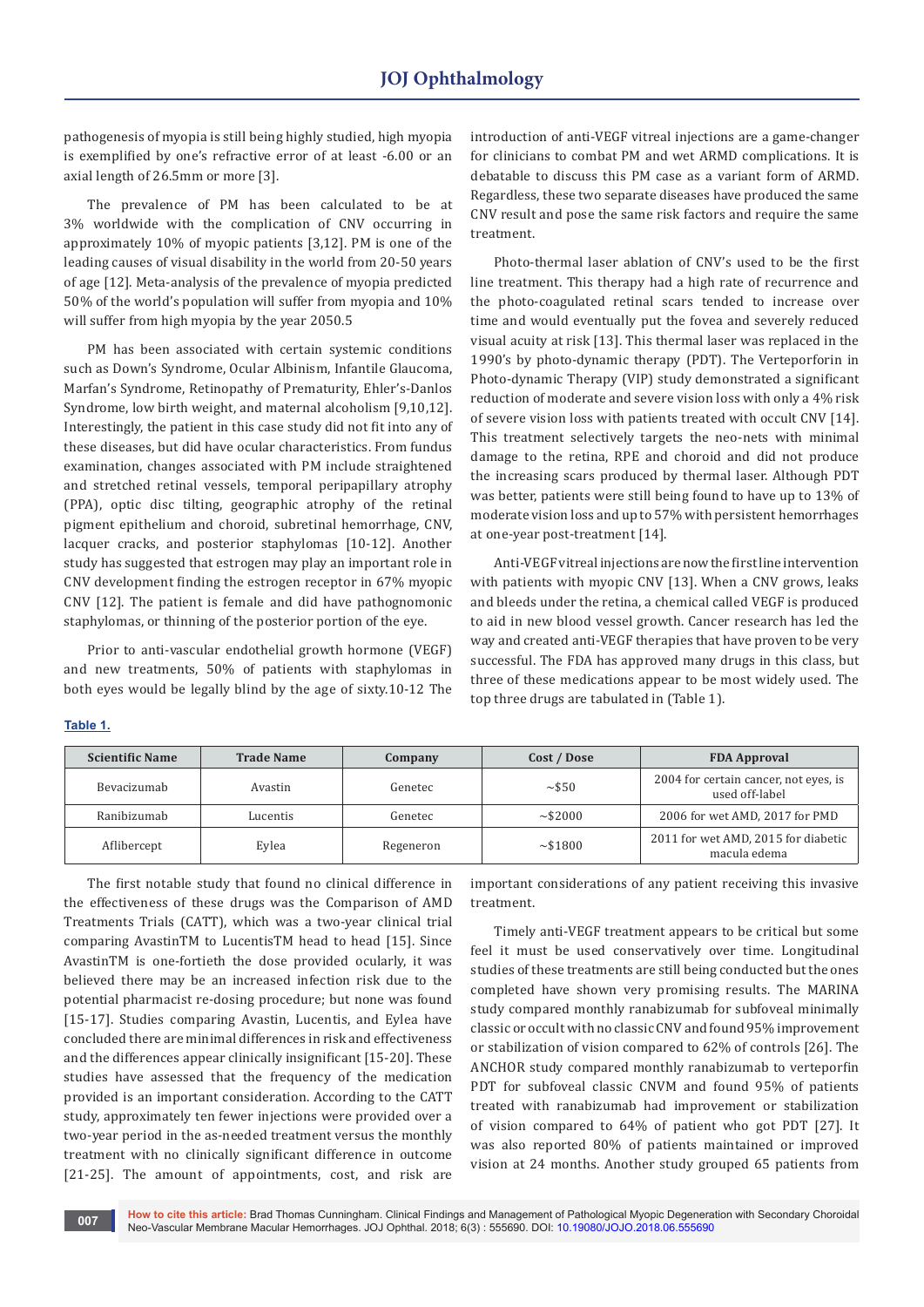MARINA, ANCHOR, and HORIZON and evaluated them 7 years after recruitment. They reported 23% had BCVA of 20/40 or better, 37% had BCVA of 20/200 or worse, 43% had unchanged or improved letter score, 68% had active fluid by OCT, and 98% had macular atrophy by FAF [28]. This study suggests continued work is needed and provides a bleak outlook for a wet AMD prognosis.

The patient in this case study has been followed for approximately 4 years since the first submacular hemorrhage (Table 2). A new technique in genetic analysis may be able to identify susceptible genes that predispose individuals to myopia in an effort to target and stop myopic progression using gene therapy.29 One study reported the discovery of a chromosomal locus that appears to show a simple autosomal dominant inheritance pattern of high myopia that may further the identification of high myopia development [30].

A relatively new development is the accidental discovery and benefit of using intravitreal gas to displace small submacular hemorrhages in conjunction with tissue plasminogen agent (tPA) to loosen the hemorrhage and physically push the hemorrhage out of the fovea in attempt to maintain baseline visual acuity [31]. Avastin with a tPA injection is also being assessed to reduce the likelihood of future bleeds [31]. For larger subretinal macroaneurysms, vitrectomy with submacular drainage have been assessed and found to have significant complications to include retinal detachments with proliferative vitreoretinopathy [31].

#### **Conclusion**

Although there is no cure for myopia and no cure for progressive pathologic myopia, it is our job and responsibility to do our best to manage the complications associated with it. Proper patient education, early identification and treatment are critical to the prognosis and treatment outcome of CNV. To stabilize the condition and reduce the risk factors for loss of vision is paramount. This chronic and likely progressive condition requires routine exams and a local retinal specialist to provide quick and accessible care when needed.

It is vital to properly assess visual acuity and provide routine dilated fundus evaluations on all patients with high myopia. A detailed macular and peripheral retinal examination are recommended to rule out findings such as lacquer cracks, CNV, myopic retinoschisis, holes, tears, or detachments. Providing education on Amsler grid testing [1] when macular pathology is observed is recommended. Assessment of visual fields [1] and macular thickness OCT studies may be beneficial.

Avastin, as needed, appears the treatment of choice due to the cost, risk, and reduced treatments. Regardless, it is up to the ophthalmologist to assist in making the right treatment choice and there are many therapies to choose from.

The expected prevalence of myopia and PM demands our attention and further analysis. New and alternative treatment options must be evaluated. I will look forward to better treatment options, preventions, or even a cure.

#### **References**

- 1. [Vitale S, Sperduto RD, Ferris FL \(2009\) Increased prevalence of](https://www.ncbi.nlm.nih.gov/pubmed/20008719)  [myopia in the United States between 1971-1972 and 1999-2004. Arch](https://www.ncbi.nlm.nih.gov/pubmed/20008719)  [Ophthalmol 127\(12\): 1632-1639.](https://www.ncbi.nlm.nih.gov/pubmed/20008719)
- 2. [Williams KM, Bertelsen G, Cumberland P, Wolfram C, Verhoeven VJ, et](https://www.ncbi.nlm.nih.gov/pubmed/25983215)  [al. \(2015\) Increasing prevalence of myopia in Europe and the impact of](https://www.ncbi.nlm.nih.gov/pubmed/25983215)  [education. Ophthalmology 122\(7\): 1489-1497.](https://www.ncbi.nlm.nih.gov/pubmed/25983215)
- 3. Stephen Ryan, Andrew Schachat, Charles Wilkinson, David Hinton, SriniVas Sadda, et al. (2013) Retina. (5<sup>th</sup> edn). Elsevier, USA.
- 4. [Tsai MY, Lin LL, Lee V, Chen CJ, Shih YF \(2009\) Estimation of heritability](https://www.ncbi.nlm.nih.gov/pubmed/20020241)  [in myopic twin studies. Jpn J Ophthalmol](https://www.ncbi.nlm.nih.gov/pubmed/20020241) 53(6): 615.
- 5. [Holden BA, Fricke TR, Wilson DA, Jong M, Naidoo KS, et al. \(2016\)](https://www.ncbi.nlm.nih.gov/pubmed/26875007)  [Global prevalence of myopia and high myopia and temporal trends](https://www.ncbi.nlm.nih.gov/pubmed/26875007)  [from 2000 through 2050. Ophthalmology](https://www.ncbi.nlm.nih.gov/pubmed/26875007) 123(5): 1036-1042.
- 6. Kunimoto, Derek Y, Kunal D Kanitkar, Mary Makar (2004) The Wills eye manual: office and emergency room diagnosis and treatment of eye disease. Lippincott Williams & Wilkins, USA.
- 7. [\(2016\) Lim J \(Ed.\), Pathologic myopia \(myopic degeneration\).](http://eyewiki.aao.org/Pathologic_myopia_(myopic_degeneration))
- 8. [Wong TY, Ferreira A, Hughes R, Carter G, Mitchell P \(2014\)](https://www.ncbi.nlm.nih.gov/pubmed/24099276)  [Epidemiology and Disease Burden of Patholoic Myopia and Myopic](https://www.ncbi.nlm.nih.gov/pubmed/24099276)  [Choroidal Neovascularization: An Evidence Based Systemic Review.](https://www.ncbi.nlm.nih.gov/pubmed/24099276)  Am J Ophthalmol [157\(1\): 9.e12-25.e12.](https://www.ncbi.nlm.nih.gov/pubmed/24099276)
- 9. [Callewaert B, Malfait F, Loeys B, De Paepe A \(2008\) Ehlers-Danlos](https://www.ncbi.nlm.nih.gov/pubmed/18328988)  [syndromes and Marfan syndrome. Best Pract Res Clin Rheumatol](https://www.ncbi.nlm.nih.gov/pubmed/18328988)  [22\(1\): 165-189.](https://www.ncbi.nlm.nih.gov/pubmed/18328988)
- 10. [Windsor R \(2016\) Pathological Myopia. Vision Enhancement Magazine.](http://www.eyeassociates.com/pathological-myopia/)
- 11. [Shih YF, Ho TC, Hsiao CK, Lin LL \(2006\) Visual outcomes for high](https://www.ncbi.nlm.nih.gov/pubmed/16622083)  [myopic patients with or without myopic maculopathy: a 10 year follow](https://www.ncbi.nlm.nih.gov/pubmed/16622083)  [up study. Br J Ophthalmol](https://www.ncbi.nlm.nih.gov/pubmed/16622083) 90(5): 546-550.
- 12. [Pece, Alfredo, Vincenzo Isola, Lucia Vitale \(2008\) Management of](https://www.medscape.com/viewarticle/575933)  [choroidal neovascularization in myopic macular degeneration. Expert](https://www.medscape.com/viewarticle/575933)  [Review of Ophthalmology](https://www.medscape.com/viewarticle/575933) 3(3): 311-323.
- 13. [Adatia FA, Luong M, Munro M, Tufail A \(2015\) The other CNVM: A](https://www.ncbi.nlm.nih.gov/pubmed/25890624)  [review of myopic choroidal neovascularization treatment in the age](https://www.ncbi.nlm.nih.gov/pubmed/25890624)  [of anti-vascular endothelial growth factor agents. Surv Ophthalmol](https://www.ncbi.nlm.nih.gov/pubmed/25890624) [60\(3\): 204-215.](https://www.ncbi.nlm.nih.gov/pubmed/25890624)
- 14. [Verteporfin In Photodynamic Therapy Study \(2001\) Verteporfin](https://www.ncbi.nlm.nih.gov/pubmed/11336929)  [therapy of subfoveal choroidal neovascularization in age-related](https://www.ncbi.nlm.nih.gov/pubmed/11336929)  [macular degeneration: two-year results of a randomized clinical](https://www.ncbi.nlm.nih.gov/pubmed/11336929)  [trial including lesions with occult with no classic choroidal](https://www.ncbi.nlm.nih.gov/pubmed/11336929)  [neovascularization—verteporfin in photodynamic therapy report 2.](https://www.ncbi.nlm.nih.gov/pubmed/11336929)  Am J Ophthalmol [131\(5\): 541-560.](https://www.ncbi.nlm.nih.gov/pubmed/11336929)
- 15. [Martin DF, Maguire MG, Fine SL, Ying GS, Jaffe GJ, et al. \(2012\)](https://www.ncbi.nlm.nih.gov/pubmed/22555112)  [Ranibizumab and bevacizumab for treatment of neovascular age](https://www.ncbi.nlm.nih.gov/pubmed/22555112)[related macular degeneration: two-year results. Ophthalmology](https://www.ncbi.nlm.nih.gov/pubmed/22555112)  [119\(7\): 1388-1398.](https://www.ncbi.nlm.nih.gov/pubmed/22555112)
- 16. [Krebs I, Schmetterer L, Boltz A, Told R, Vécsei-Marlovits V, et al. \(2013\)](https://www.ncbi.nlm.nih.gov/pubmed/23292928)  [A randomised double-masked trial comparing the visual outcome](https://www.ncbi.nlm.nih.gov/pubmed/23292928)  [after treatment with ranibizumab or bevacizumab in patients with](https://www.ncbi.nlm.nih.gov/pubmed/23292928)  [neovascular age-related macular degeneration. Br J Ophthalmol](https://www.ncbi.nlm.nih.gov/pubmed/23292928)*.*  [97\(3\): 266-271.](https://www.ncbi.nlm.nih.gov/pubmed/23292928)
- 17. [Berg K, Pedersen TR, Sandvik L, Bragadóttir R \(2015\) Comparison](https://www.ncbi.nlm.nih.gov/pubmed/25227499)  [of ranibizumab and bevacizumab for neovascular age-related](https://www.ncbi.nlm.nih.gov/pubmed/25227499)  [macular degeneration according to LUCAS treat-and-extend protocol.](https://www.ncbi.nlm.nih.gov/pubmed/25227499)  Ophthalmology [122\(1\): 146-152.](https://www.ncbi.nlm.nih.gov/pubmed/25227499)